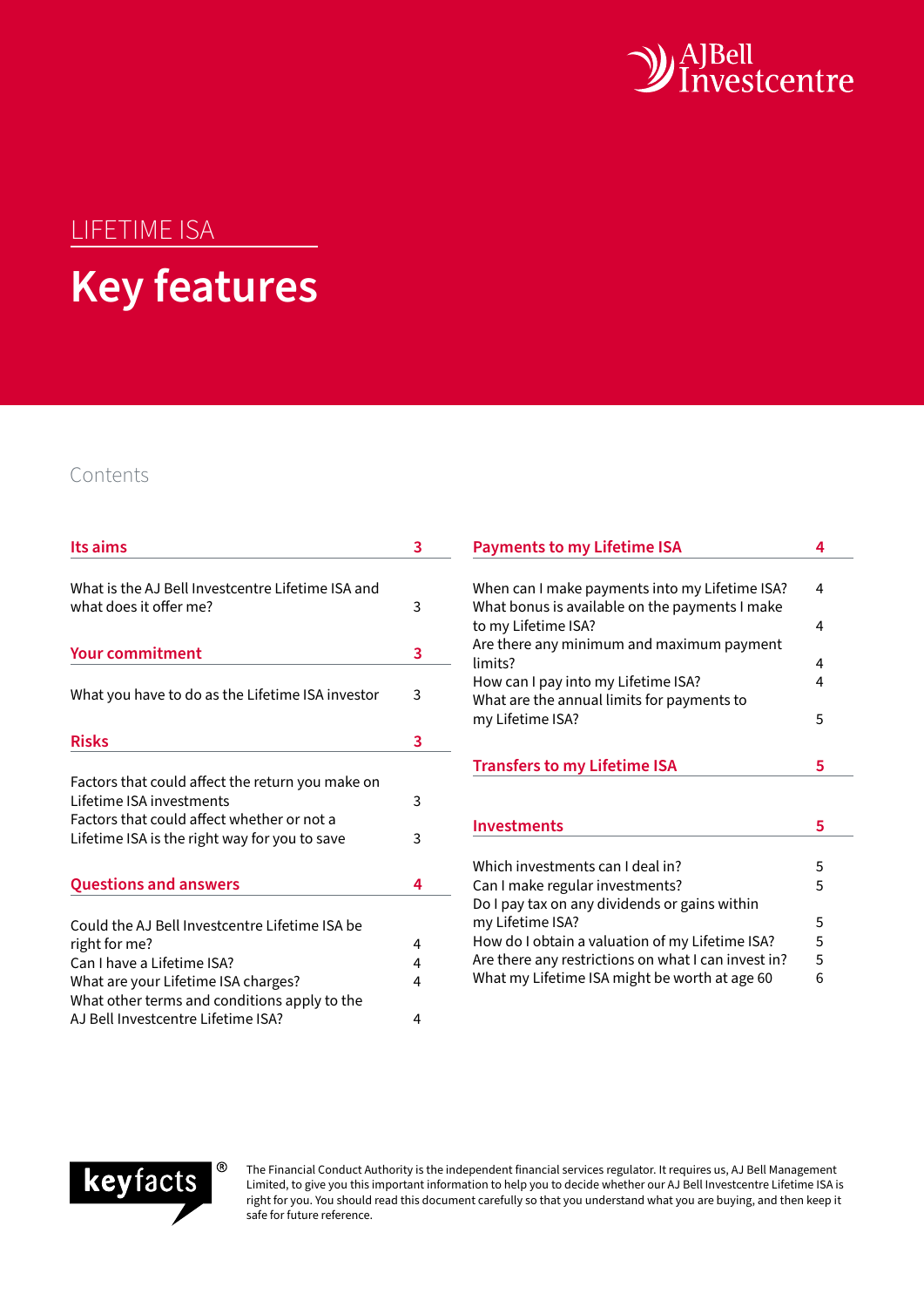| <b>Withdrawing money from my Lifetime ISA</b>      |                |  |  |  |
|----------------------------------------------------|----------------|--|--|--|
|                                                    |                |  |  |  |
| When can I take money out of a Lifetime ISA?       | 6              |  |  |  |
| How do withdrawals for a house purchase work?      | 6              |  |  |  |
| How does the government withdrawal charge work?    | $\overline{7}$ |  |  |  |
| What happens to an AJ Bell Investcentre Lifetime   |                |  |  |  |
| ISA if I die?                                      | 7              |  |  |  |
|                                                    |                |  |  |  |
| <b>Miscellaneous</b>                               | 7              |  |  |  |
|                                                    |                |  |  |  |
| How secure is my money?                            | 7              |  |  |  |
| What if I open a Lifetime ISA, then change my mind |                |  |  |  |
| about it?                                          | 7              |  |  |  |
| Are there any compensation arrangements            |                |  |  |  |
| covering my Lifetime ISA?                          | 7              |  |  |  |
| Can AJ Bell Investcentre provide me with advice?   | $\overline{7}$ |  |  |  |
| What if I have any further questions?              | 7              |  |  |  |
| What if I have a complaint?                        | 8              |  |  |  |

## **IMPORTANT**

The information provided in this key features document is provided based on our understanding of current law, practice and taxation which may be subject to change.

Full details of the legally binding contract between you and AJ Bell Securities Limited are included in the AJ Bell Investcentre terms and conditions.

The laws of England and Wales will apply in all legal disputes.

If you would like a copy of this or any other item of our literature in large print, Braille or in audio format, please contact us on 0345 54 32 600 or by email at clientservices@investcentre.co.uk.

All of our literature and future communication to you will be in English.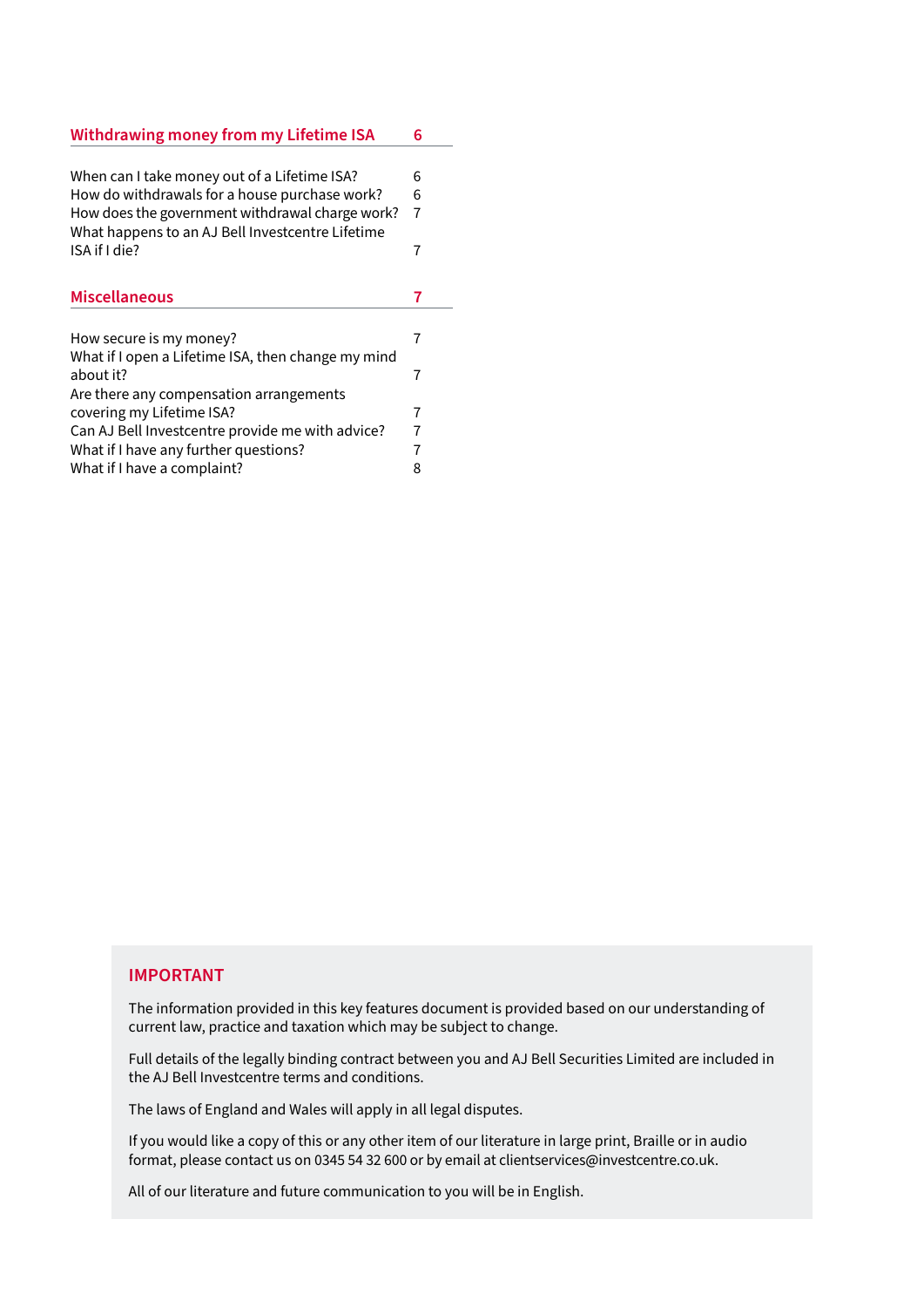## <span id="page-2-0"></span>Its aims

## **What is the AJ Bell Investcentre Lifetime ISA and what does it offer me?**

The AJ Bell Investcentre Lifetime ISA is designed to help you save for your first house and/or for your retirement in a tax- efficient way.

You can make one-off or regular payments into the Lifetime ISA to take advantage of the tax privileges available.

Our Lifetime ISA offers you a wide range of investments to choose from, including shares, investment trusts, unit trusts, gilts, corporate bonds and OEICs.

#### Your commitment

#### **What you have to do as the Lifetime ISA investor**

You must ensure that you understand the features, benefits and risks of the AJ Bell Investcentre Lifetime ISA, so that you can be sure it will meet your needs and expectations.

You must ensure that any payments you make to the Lifetime ISA don't go over the annual limits.

You must make a payment to the Lifetime ISA in the same tax year in which you open it or by your 40th birthday – whichever is earliest

You must agree to be bound by the AJ Bell Investcentre terms and conditions and pay the charges set out in the Lifetime ISA charges and rates.

You must regularly review whether the AJ Bell Investcentre Lifetime ISA remains appropriate for you, especially if you originally opened the Lifetime ISA to save for a first house and your plans change.

#### Risks

# **Factors that could affect the return you make on Lifetime ISA investments**

The value of investments held in the Lifetime ISA, and the income from them, can fall as well as rise.

Investing in cash is considered by some to be more appropriate for short-term investments. You may get back less than the amount invested. This may be particularly important if you are saving in the short term for the purchase of a first house.

Past performance is not an indication of future performance and some investments need to be held for the long term to achieve a return.

You will be able to deal in a range of investments. Some investments carry a higher degree of risk than others. The following are some specific examples of this:

- smaller companies, the prices of which can be more volatile, with potentially large differences between the buying and selling prices;
- overseas investments, which may carry an exchangerate risk, and may be based in jurisdictions with fewer regulations;
- highly-geared investments, the prices of which can be extremely volatile.

Some investments are described as complex financial instruments. If you invest in these, you should be aware that you may lose all of your money. Before investing in a complex financial instrument, you will have to complete an appropriateness test, as required by the rules of the Financial Conduct Authority.

We do not provide investment advice, as this is an execution- only service. We do provide information about investments, but this is solely to enable you to make your own investment decisions, and must not be treated as a recommendation. If you need advice to determine whether an investment is suitable, you must consult your adviser.

If the value of your Lifetime ISA is small and/or you deal frequently in small amounts, dealing costs may be disproportionately high and the value of your Lifetime ISA may be eroded.

Please note that the rules relating to the taxation of Lifetime ISAs and of capital gains and income from investments held within them are subject to change.

Having considered these risks, if you have any doubts about the suitability of the AJ Bell Investcentre Lifetime ISA, you must seek advice from your adviser.

# **Factors that could affect whether or not a Lifetime ISA is the right way for you to save**

You cannot make any further payments into a Lifetime ISA once you have reached the age of 50, or if you cease to be a UK resident.

Payments to a Lifetime ISA qualify for a 25% government bonus. However, a 25% government withdrawal charge will apply if you take money out of your Lifetime ISA before the age of 60 for any other reason than to purchase your first house, or because you are terminally ill.

You will lose out on the benefit of your employer's contribution if you choose to fund a Lifetime ISA instead of enrolling in or contributing to a qualifying/automatic enrolment pension scheme, occupational pension scheme or personal pension scheme.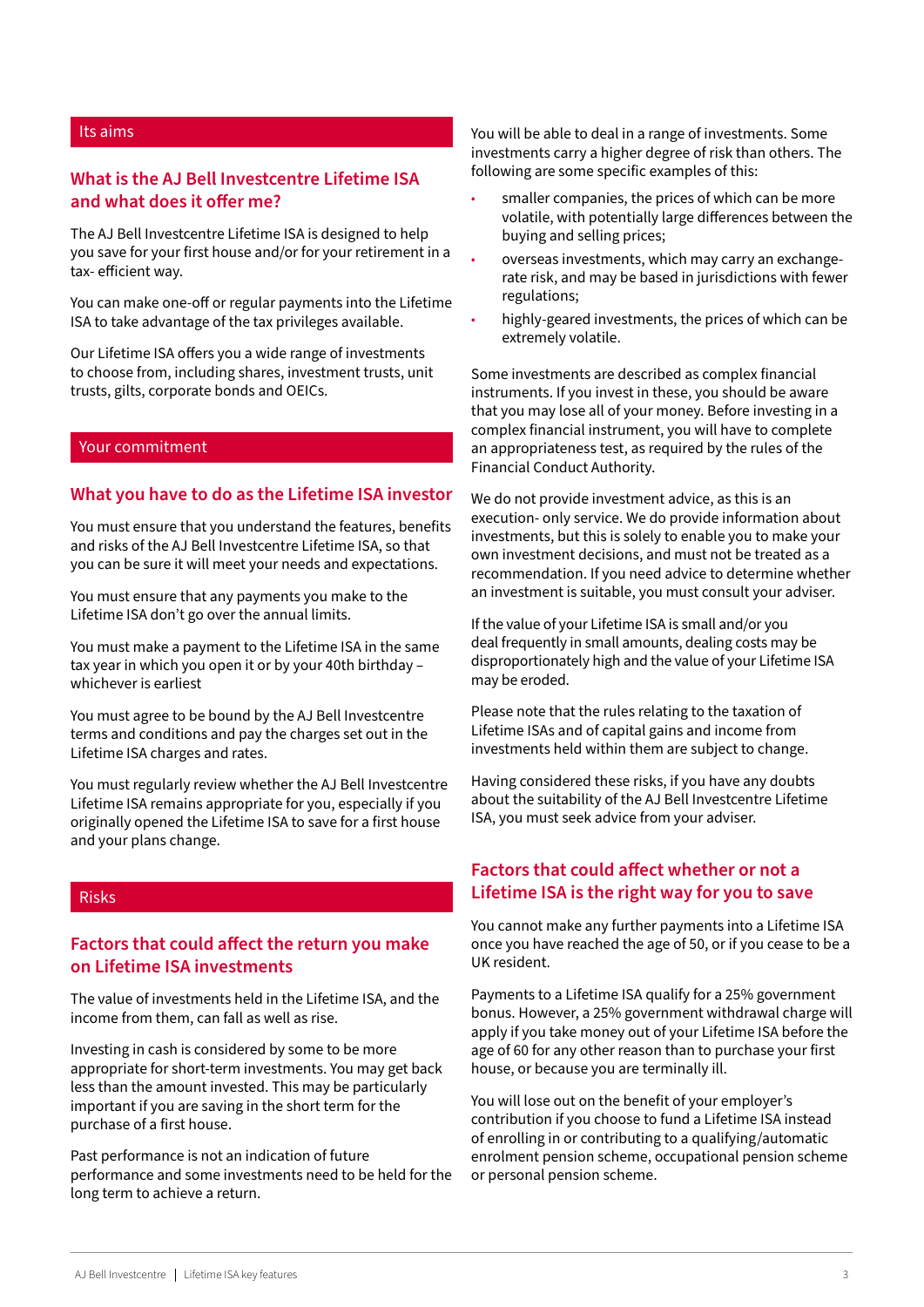<span id="page-3-0"></span>Your current and future entitlement to means-tested benefits could also be affected, as the value of your Lifetime ISA may count towards any assessment of your assets, whereas the value of pension savings may not.

You should note that the rules relating to the taxation of Lifetime ISAs and of capital gains and income from investments held within them are subject to change.

Having considered these risks, if you have any doubts about the suitability of our Lifetime ISA or you need advice, you must seek advice from your adviser.

#### Questions and answers

## **Could the AJ Bell Investcentre Lifetime ISA be right for me?**

The AJ Bell Investcentre Lifetime ISA could be right for you if you:

- are looking to use a portfolio of investments to help you save for a first home or your retirement in a taxefficient way
- wish to benefit from the 25% bonus the government offers on payments made to a Lifetime ISA (subject to annual limits)
- understand that growth is not guaranteed and that you will pay the 25% government charge on withdrawals you make before you are 60 if they are used for anything other than a first house purchase (unless you're terminally ill)
- require access to a wide range of investment opportunities, such as investment in a portfolio of listed stocks and shares.

## **Can I have a Lifetime ISA?**

You can open an AJ Bell Investcentre Lifetime ISA if you are aged between 18 and 39, have an FCA-authorised financial adviser, and are either resident in the UK or are a Crown employee serving overseas (or are the spouse/civil partner of such a Crown employee).

As long as you make your first payment before you are aged 40, payments to an AJ Bell Investcentre Lifetime ISA can continue until you turn 50.

## **What are your Lifetime ISA charges?**

Full details of the Lifetime ISA charges are available at www.investcentre.co.uk.

## **What other terms and conditions apply to the AJ Bell Investcentre Lifetime ISA?**

Our AJ Bell Investcentre terms and conditions set out the full terms and conditions for our AJ Bell Investcentre Lifetime ISA.

#### Payments to my Lifetime ISA

## **When can I make payments into my Lifetime ISA?**

You can make payments into your AJ Bell Investcentre Lifetime ISA if you are aged between 18 and 49, are resident in the UK and have not paid into another Lifetime ISA in the current tax year.

Once your Lifetime ISA is set up, you need to make your first payment during the tax year in which you open the account. You can make single and/or regular payments, subject to the minimum and maximum limits described below.

# **What bonus is available on the payments I make to my Lifetime ISA?**

Your Lifetime ISA will receive a 25% bonus on the payments you make into it. The maximum bonus received on payments to your Lifetime ISA, if you pay in up to the annual limit of £4,000, is £1,000 a year.

You don't need to do anything to claim the bonus. We do all of this for you. The bonus will be paid between four and eight weeks after the date you make a payment.

## **Are there any minimum and maximum payment limits?**

If you want to make a single payment, the minimum amount is £500. The minimum level for your regular monthly payments is £25.

Your payments to Lifetime ISAs must not exceed a limit of £4,000 each tax year. Payments which normally count towards this limit will also count towards the annual limit on subscriptions to ISAs. Your total ISA subscriptions must not exceed £20,000 in a tax year.

## **How can I pay into my Lifetime ISA?**

Single payments can only be made by electronic payment or cheque. Regular payments must be made monthly by Direct Debit. Payments by Direct Debit will be taken on the first working day of the month.

Payments cannot be made in the form of shares or other investments.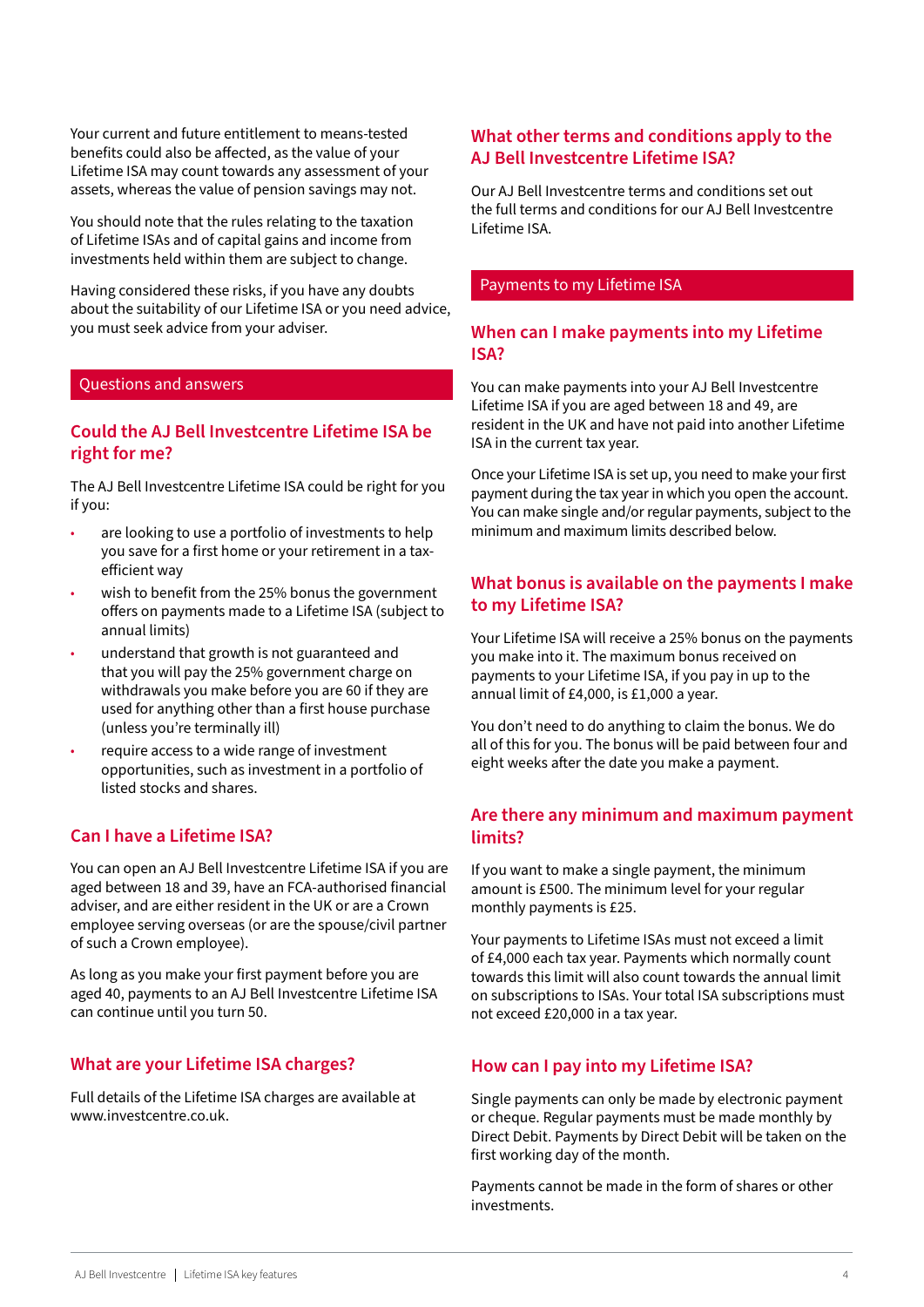# <span id="page-4-0"></span>**What are the annual limits for payments to my Lifetime ISA?**

The annual limit for payments to Lifetime ISAs is £4,000 in tax year 2021/2022.

If you have already paid into another cash or stocks and shares Lifetime ISA in the current tax year, then you are not permitted to make a payment to the AJ Bell Investcentre Lifetime ISA for the remainder of the tax year.

Payments to a Lifetime ISA also count towards the annual ISA subscription limit of £20,000.

## Transfers to my Lifetime ISA

Please note that we do not currently offer the facility to transfer an existing ISA or Lifetime ISA into the AJ Bell Investcentre Lifetime ISA.

#### Investments

## **Which investments can I deal in?**

You can invest in any securities that are quoted on a recognised stock exchange that are settled within CREST. This range covers securities across the UK and more than 20 overseas markets and includes the following:

- shares (including AIM shares)
- more than 4,000 unit trusts and OEICs (of which over 3,000 are clean share classes)
- government bonds
- corporate bonds
- permanent interest bearing shares (PIBs)
- investment trusts
- Exchange Traded Funds (ETFs)
- Exchange Traded Commodities (ETCs)

Further information about buying and selling investments is available in the Dealing FAQs.

## **Can I make regular investments?**

Yes, you can. Our regular investment service allows you to invest every month in a wide range of investment opportunities, including the FTSE 350, selected funds in our funds universe, and selected investment trusts, ETFs and ETCs.

Setting up a regular investment is simple and once we have received the instruction from your adviser, we will automatically make your deals on the 10th calendar day of each month (or the next working day).

Obviously, for us to make your deals, there must be sufficient money in your cash account to pay for them. If there isn't, we won't make your deals on that given month and will try again the next month.

Your adviser is able to amend your regular investment instructions up until midnight on the ninth calendar day of each month (or midnight on the day before the regular investment dealing day).

# **Do I pay tax on any dividends or gains within my Lifetime ISA?**

There is no tax to pay on any dividends or capital gains.

No tax is deducted from any interest paid on cash held in a Lifetime ISA.

A 25% government withdrawal charge is made on money you take out of a Lifetime ISA unless the withdrawal meets certain conditions.

## **How do I obtain a valuation of my Lifetime ISA?**

You can obtain a valuation of your ISA 24 hours a day, 365 days a year via our website. An online cash transaction summary is also available.

# **Are there any restrictions on what I can invest in?**

Yes. Your Lifetime ISA cannot invest directly in:

- warrants
- private (unquoted) shares

You cannot borrow any money under your Lifetime ISA.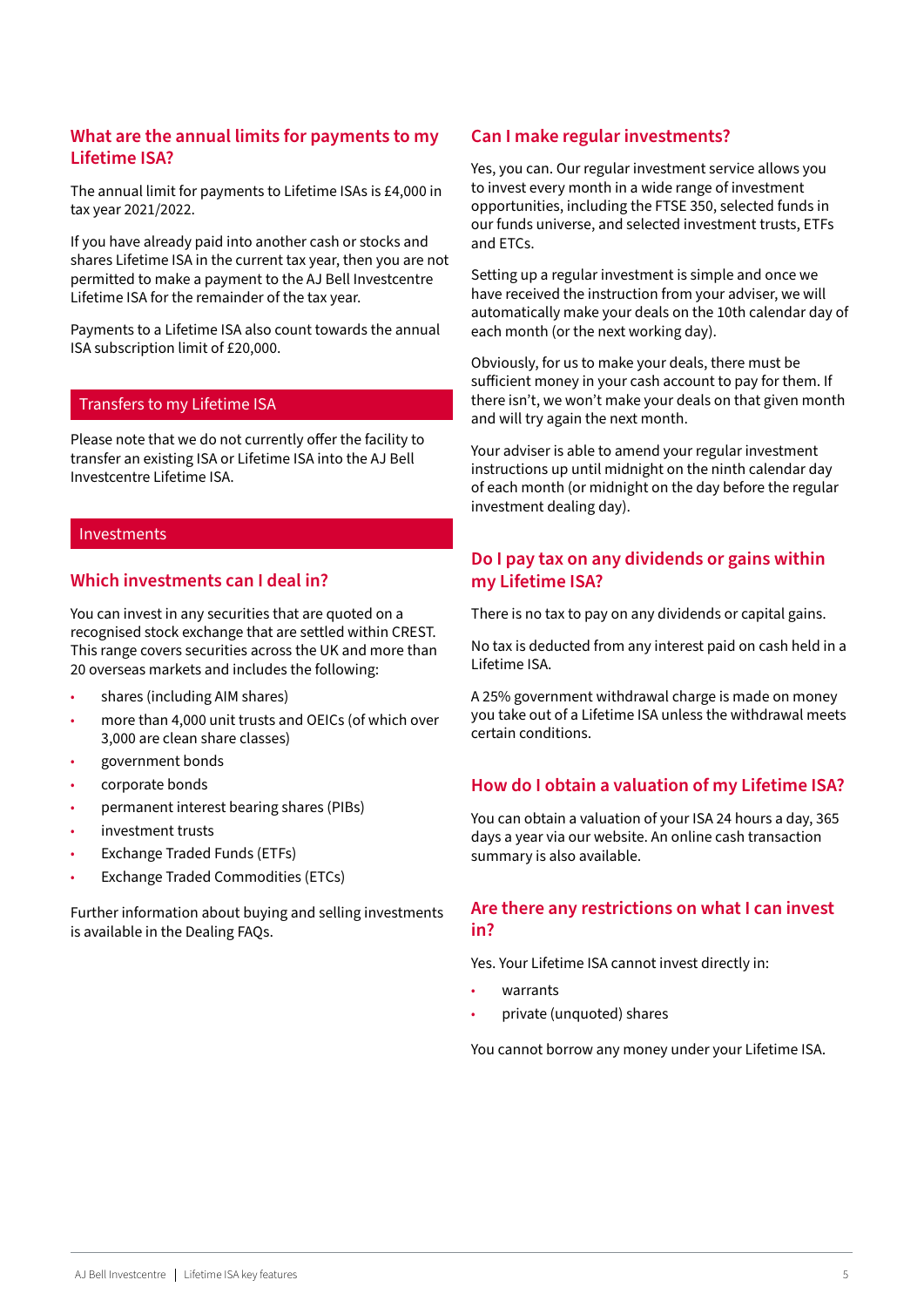| <b>Age saving</b><br>in a Lifetime<br><b>ISA</b> | <b>Total amount</b><br>paid in by<br><b>Lifetime ISA</b><br>investor | <b>Total amount paid</b><br>in, plus Lifetime ISA<br>government bonus | <b>Estimated</b><br>outcome at age 60<br>from 0% return | <b>Estimated</b><br>outcome at<br>age 60 from<br>5% return | <b>Charges and</b><br>estimated inflation<br>would reduce a 5%<br>return to |
|--------------------------------------------------|----------------------------------------------------------------------|-----------------------------------------------------------------------|---------------------------------------------------------|------------------------------------------------------------|-----------------------------------------------------------------------------|
|                                                  | £                                                                    | £                                                                     | £                                                       | £                                                          | $\%$                                                                        |
| 18                                               | 128,000                                                              | 160,000                                                               | 77,510                                                  | 304,050                                                    | 2.3                                                                         |
| 25                                               | 100,000                                                              | 125,000                                                               | 65,795                                                  | 217,490                                                    | 2.3                                                                         |
| 30                                               | 80,000                                                               | 100,000                                                               | 55,944                                                  | 163,559                                                    | 2.3                                                                         |
| 35                                               | 60,000                                                               | 75,000                                                                | 44,651                                                  | 115,412                                                    | 2.3                                                                         |
| 40                                               | 40,000                                                               | 50,000                                                                | 31,705                                                  | 79,971                                                     | 2.3                                                                         |

# <span id="page-5-0"></span>**What my Lifetime ISA might be worth at age 60**

This table is designed to help you understand what the value of your Lifetime ISA could be when you reach 60, depending on the age when you start saving. It assumes that you pay in the maximum allowed at the start of each tax year until age 50 and receive the government bonus each year. It also assumes that there are no changes to the tax allowances and bonuses whilst you are saving. This table may not be relevant if you are using a Lifetime ISA to save for a house purchase.

The returns are based on investment returns of 0% and 5% and inflation of 2.5%. This may not be the actual or expected returns. Investment returns will depend on investments you choose and not all investments will give the same return.

Charges are based on the account being invested in shares and may be higher if funds are held. Dealing charges are based on four share deals per annum. Our Lifetime ISA charges may vary over time and they exclude any fees paid for a personal recommendation or relating to the investments held in the ISA.

## Withdrawing money from my Lifetime ISA

## **When can I take money out of a Lifetime ISA?**

Cash can be taken out at any time but Lifetime ISAs are intended to help you save for your first home or retirement. So, if you take money out for any other purpose\*, the 25% government withdrawal charge will be made on the withdrawal.

\* The government withdrawal charge is not payable if we receive evidence from a registered medical practitioner that you have less than 12 months to live.

## **How do withdrawals for a house purchase work?**

If you withdraw funds from your Lifetime ISA to purchase a house, you won't face the government withdrawal charge as long as the following conditions apply in relation to the property.

- The property you're buying must be your first home.
- The purchase price of the property must not be more than £450,000.
- The property must be in the UK.
- You must occupy the house as your only or main residence, or you must be a Crown employee serving overseas, or their spouse/civil partner with a longerterm intention to occupy the property.
- You must be paying for some of the property with a mortgage.

In addition, you will also need to have held funds in your AJ Bell Investcentre Lifetime ISA for at least 12 months.

Before making the withdrawal, you'll need to make a declaration to the conveyancer acting for you in the purchase, providing information about you, your Lifetime ISA and the property.

You'll also need to confirm you meet the above conditions. The conveyancer will then provide information to us and confirm that the conditions are met, and we will pay the amount you wish to withdraw directly to your conveyancer.

Once we have made the payment, if you don't complete on the property purchase within 90 days, then the money will need to be paid back into the Lifetime ISA.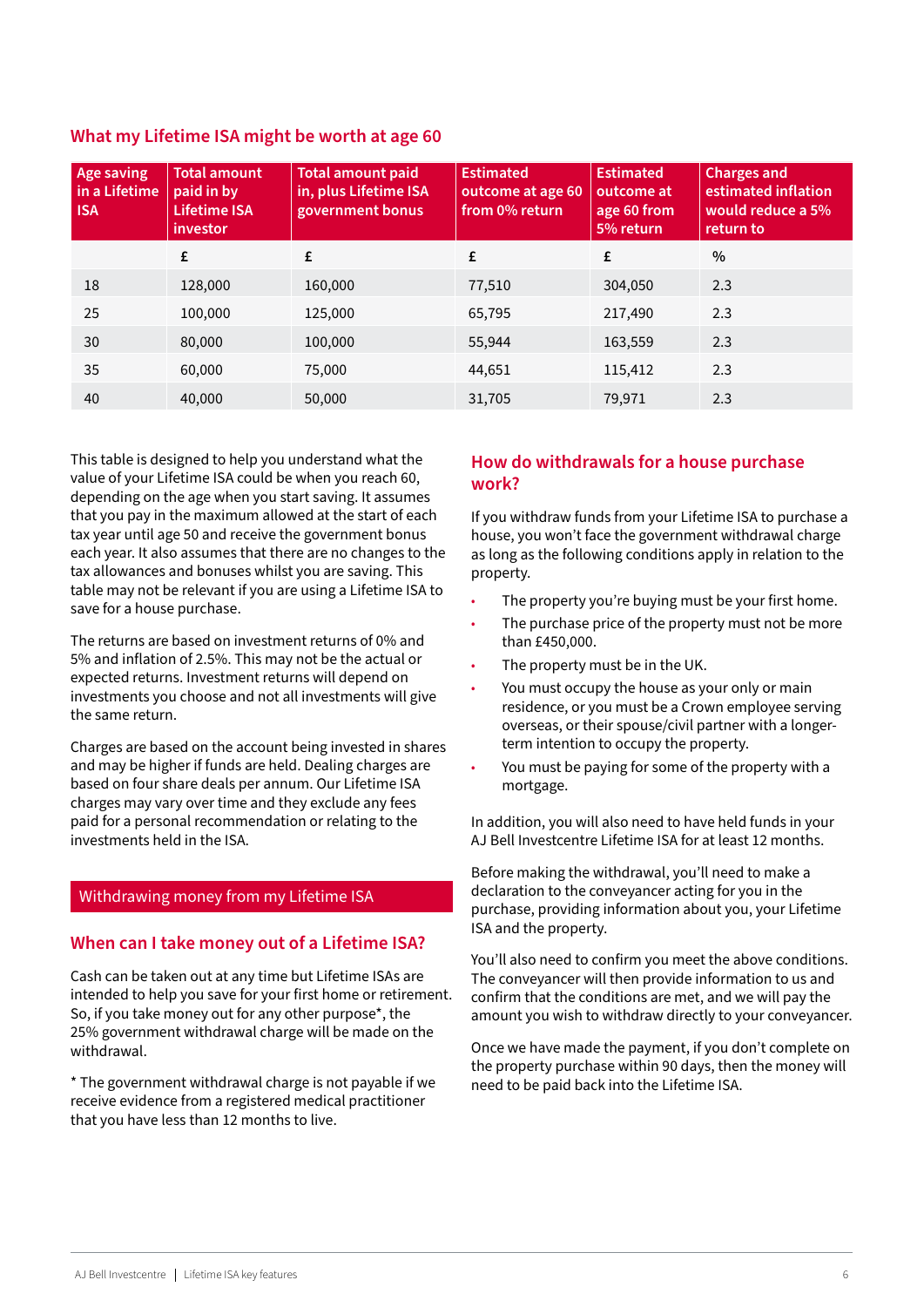# <span id="page-6-0"></span>**How does the government withdrawal charge work?**

The 25% government withdrawal charge is based on the value of your withdrawal, including any investment growth.

You can either withdraw the full balance held in your Lifetime ISA, or withdraw part of the balance. There is no additional charge for withdrawing money from your Lifetime ISA, although you may need to pay dealing charges if you need to sell investments.

The government withdrawal charge is not payable if we receive evidence from a registered medical practitioner that you have less than 12 months to live.

Please also note that once money has been withdrawn from a Lifetime ISA, you will only be able to pay it back in if you have not paid to a different Lifetime ISA in that tax year, and you will be subject to the annual Lifetime ISA payment limit of £4,000 and ISA subscription limit of £20,000 (except where the funds are withdrawn for a property purchase; if the purchase does not proceed within 90 days, then the funds will be returned to the LISA in full).

## **What happens to an AJ Bell Investcentre Lifetime ISA if I die?**

If you die, your LISA will retain its tax benefits until the completion of the administration of your estate, the third anniversary of your death, or the closure of your account – whichever event happens first. The 25% government withdrawal charge will not apply if your Lifetime ISA is closed following your death. We will liaise with the persons dealing with the estate regarding the sale of any investments and so it is important that they hold the details of the Lifetime ISA. The Lifetime ISA will form part of your estate for Inheritance Tax purposes.

## Miscellaneous

## **How secure is my money?**

AJ Bell Securities Limited is the manager of your Lifetime ISA and is responsible for the day-to-day administration and management of the plan. The investment dealing service is also provided by AJ Bell Securities Limited.

AJ Bell Securities Limited is part of AJ Bell, one of the UK's largest investment platforms, with £75.6 billion of assets under administration and 398,000 customers.

AJ Bell Securities Limited is a member of the London Stock Exchange, is authorised by HMRC to act as a Lifetime ISA manager, and is authorised and regulated by the Financial Conduct Authority.

# **What if I open a Lifetime ISA, then change my mind about it?**

You have a legal right to cancel your Lifetime ISA if you change your mind. If you wish to cancel you must do so within 30 days of the date you receive our email confirming the establishment of your Lifetime ISA.

If you wish to make an investment during the 30 day cancellation period, you can do so, however if the investments fall in value you may get back less than the original value of the payment.

You may exercise your right to cancel by writing to us at:

AJ Bell Investcentre 4 Exchange Quay Salford Quays Manchester M5 3EE

Email: clientservices@investcentre.co.uk quoting your name and Lifetime ISA account number.

Further information about your cancellation rights is included in the terms and conditions.

# **Are there any compensation arrangements covering my Lifetime ISA?**

Yes. The Financial Services Compensation Scheme (FSCS) has been set up to deal with compensation if firms are unable to meet claims made against them.

For bank deposits, the maximum claim that could be made in respect of your Lifetime ISA is £85,000.

For investments, in general up to £85,000 may be claimed if an investment firm goes out of business and cannot return investments or money.

Further information about the compensation arrangements is available from the Financial Services Compensation Scheme (www.fscs.org.uk).

# **Can AJ Bell Investcentre provide me with advice?**

No. We are not authorised to provide any advice on tax or financial services-related matters.

If you need any advice, then please contact your financial adviser.

## **What if I have any further questions?**

You must contact us at the address shown below or via our website www.investcentre.co.uk.